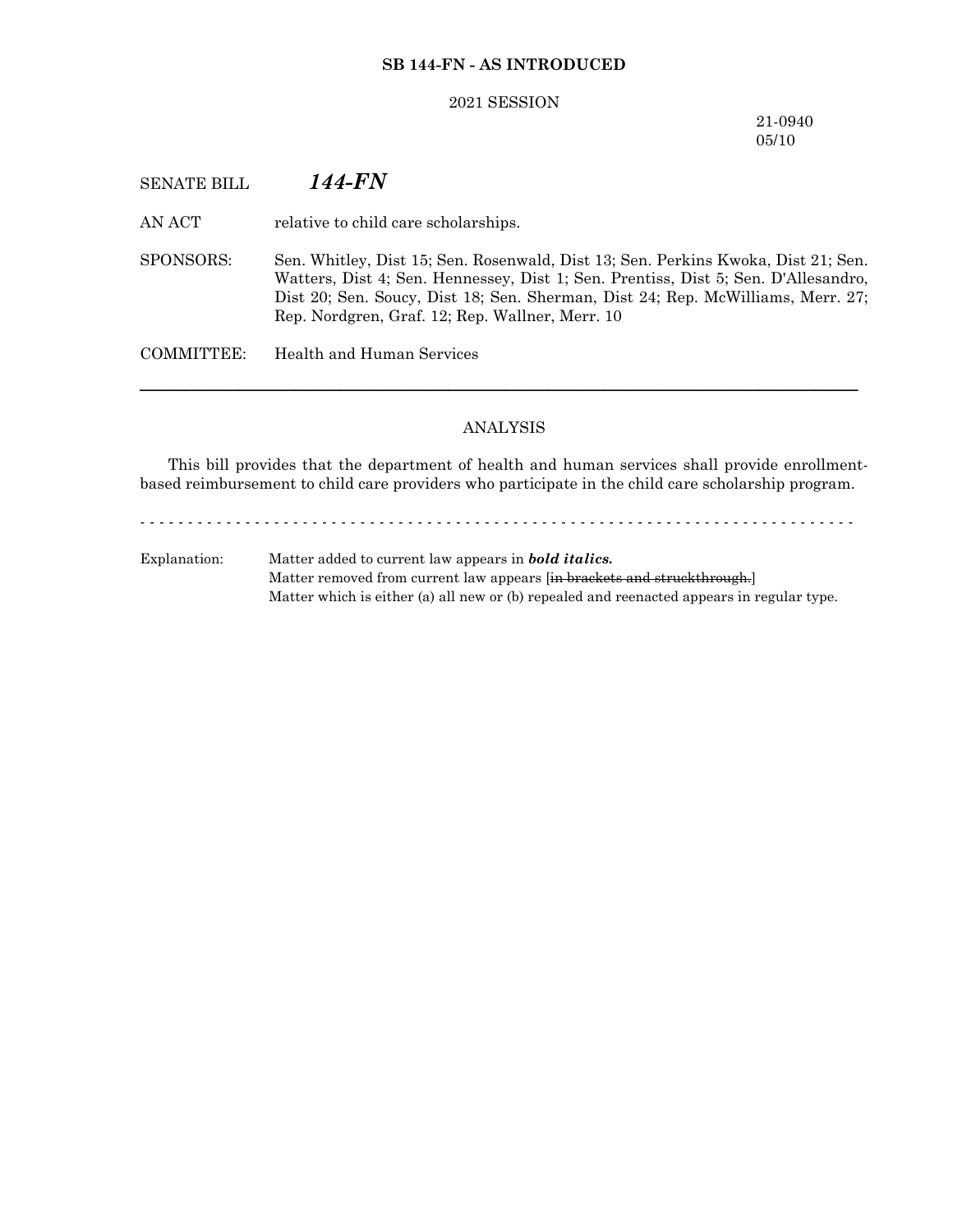### **SB 144-FN - AS INTRODUCED**

### STATE OF NEW HAMPSHIRE

*In the Year of Our Lord Two Thousand Twenty One*

AN ACT relative to child care scholarships.

1

*Be it Enacted by the Senate and House of Representatives in General Court convened:*

1 Statement of Findings. The general court hereby finds that:

I. The availability of quality, affordable, safe, and reliable child care is critical to allow parents to remain in the workforce, build a strong and future-focused economy, and provide a supportive environment for healthy child development that prepares children for success in school and in life. 2 3 4 5

II. The child care scholarship or subsidy plays a significant role in ensuring all New Hampshire families can access quality, safe, and reliable child care, regardless of income. 6 7

III. The COVID-19 crisis has exposed the inherent fragility of New Hampshire's child care system and the need to solidify this sector. 8 9

IV. Shifting from attendance-based payment to enrollment-based reimbursement for participating child care providers would level the playing field for families qualifying for child care scholarships, incentivize child care programs to open their doors to these families, and provide stability to New Hampshire families, especially in such uncertain times. 10 11 12 13

2 Department of Health and Human Services; Child Care Scholarships. The department of health and human services shall provide enrollment-based reimbursement, rather than attendancebased payment, to child care providers who accept child care scholarships through the Child Care and Development Fund (CCDF) plan for New Hampshire for fiscal years 2022-2023. 14 15 16 17

3 Effective Date. This act shall take effect July 1, 2021. 18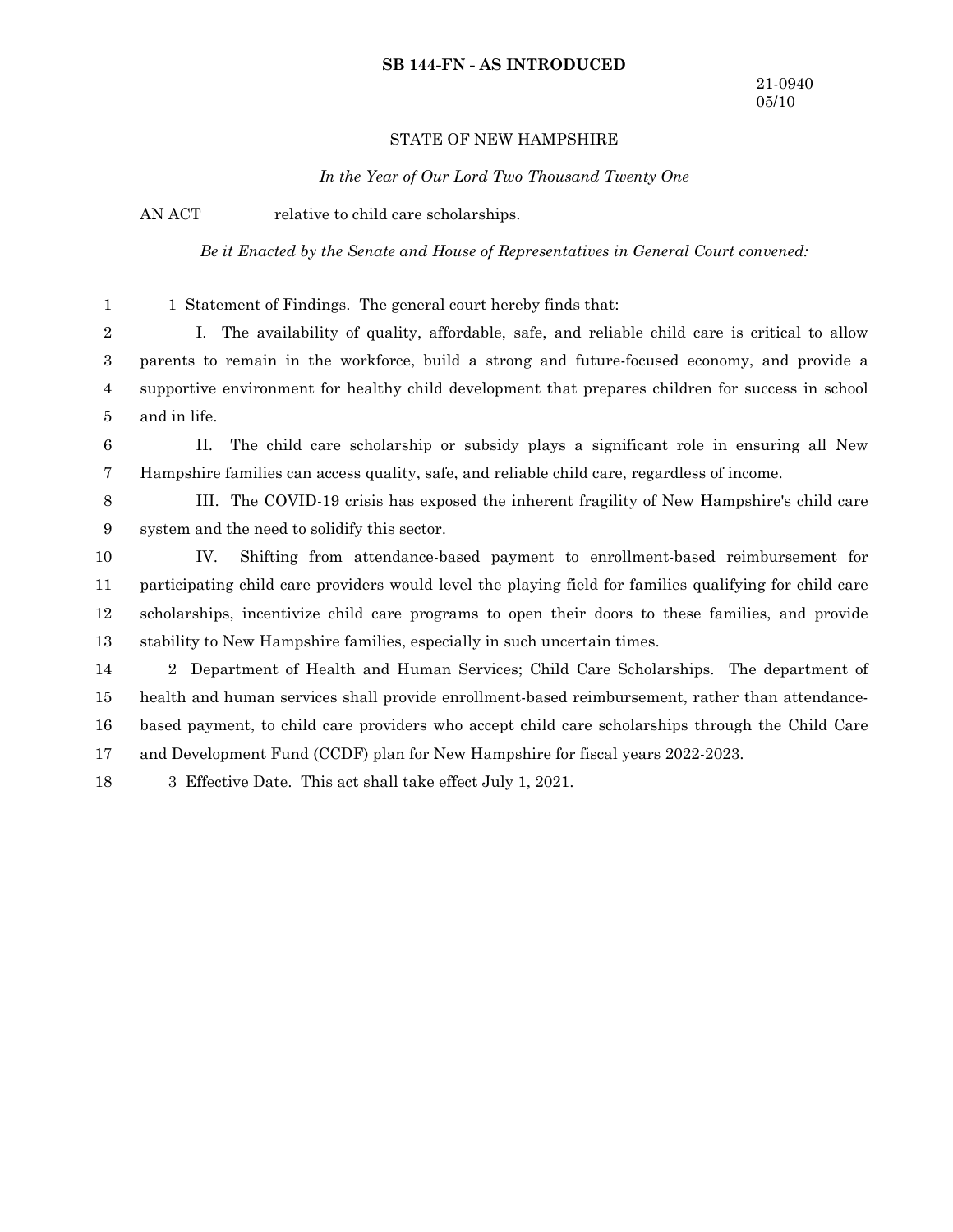LBA 21-0940 2/3/21

# **SB 144-FN- FISCAL NOTE AS INTRODUCED**

AN ACT relative to child care scholarships.

| FISCAL IMPACT: [X] State | [ ] County | [ ] Local | [ ] None |
|--------------------------|------------|-----------|----------|
|                          |            |           |          |

|                        | <b>Estimated Increase / (Decrease)</b> |                 |                 |                |
|------------------------|----------------------------------------|-----------------|-----------------|----------------|
| <b>STATE:</b>          | <b>FY 2021</b>                         | FY 2022         | FY 2023         | <b>FY 2024</b> |
| Appropriation          | \$0                                    | $\$0$           | $\$0$           | \$0            |
| Revenue                | \$0                                    | \$0             | \$0             | \$0            |
| Expenditures           | \$0                                    | $$17.8$ million | $$17.8$ million | \$0            |
| <b>Funding Source:</b> | [ X ] General                          | Education       | Highway         | Other          |

# **METHODOLOGY:**

This bill requires the Department of Health and Human Services to provide enrollment-based reimbursement, rather than attendance-based payment, to childcare providers who accept child care scholarships through the Child Care and Development Fund (CCDF) plan for FY 2022 and FY 2023.

Based on the number of children receiving child care services from July through December of 2019, the Department projects that 4,445 children will be enrolled in the Scholarship program each month. The Department determined how much it expended for child care services for each month during that period, averaged the monthly rate, and divided it by 20 (the number of working days per month) to arrive at an average daily rate of \$25.87 per day per child receiving scholarships. Given that there is a twelve-month eligibility period for child care scholarships, the Department assumes that it will need to pay for 261 days a year for each child receiving a child care scholarship, resulting in total annual costs as follows:

 $4,445 * 261 * $25.87 = $30,012,591$ 

The Department notes that it anticipates a 10% increase in payments to providers. Should this increase occur, the total cost per year will be as follows:

 $$30,012,591 * 1.10 = $33,013,850$